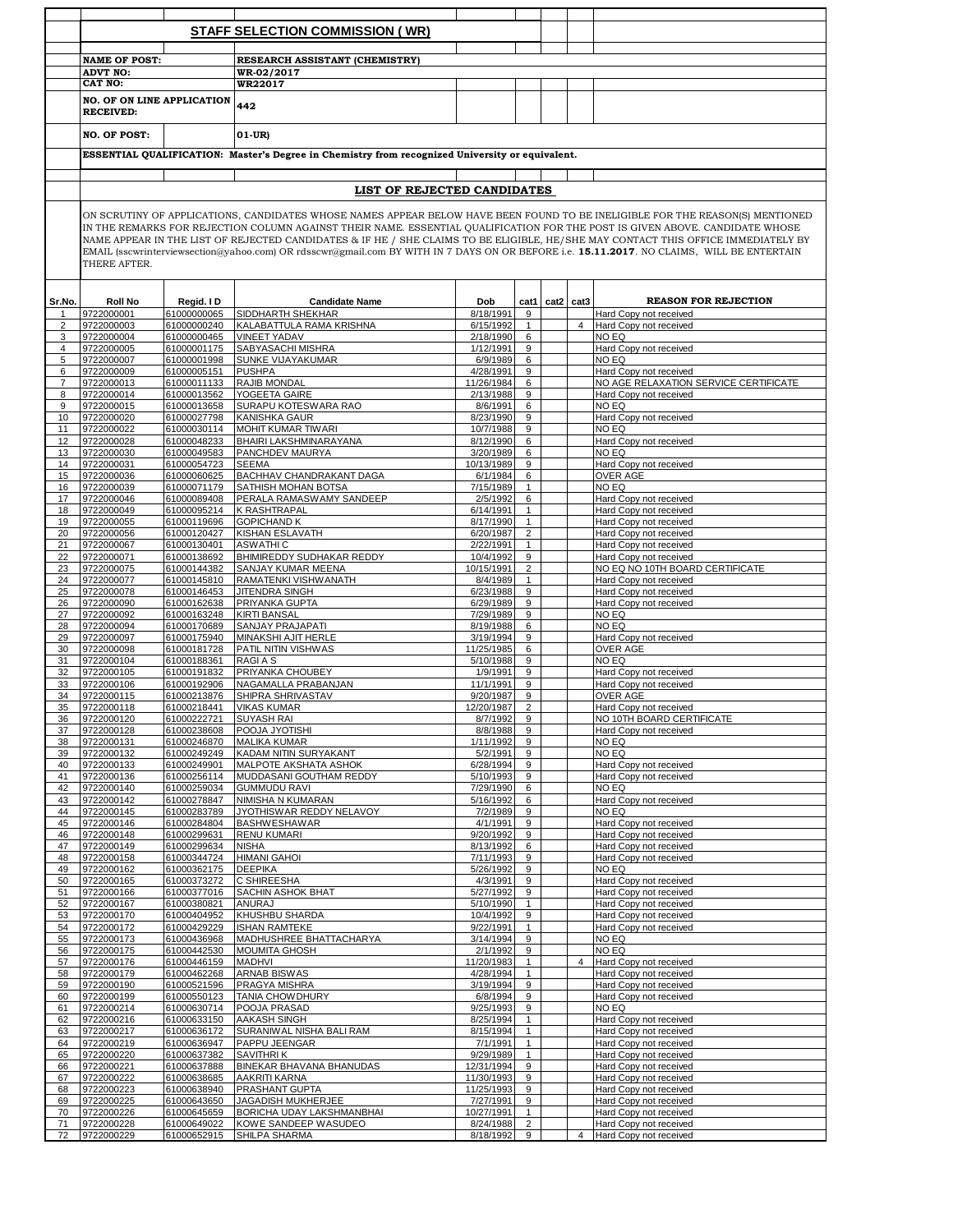| 73         | 9722000230               | 61000652989                | <b>SUKANYA PRADHAN</b>                    | 5/25/1990              | 6            | Hard Copy not received                           |
|------------|--------------------------|----------------------------|-------------------------------------------|------------------------|--------------|--------------------------------------------------|
| 74         | 9722000231               | 61000653430                | <b>KIRAN K</b>                            | 7/12/1990              | 9            | NO EQ                                            |
| 75         | 9722000233               | 61000654669                | JAGDEEP SINGH                             | 9/14/1994              | 6            | Hard Copy not received                           |
| 76         | 9722000234               | 61000655438                | SHIVA GUPTA                               | 5/18/1992              | 9            | Hard Copy not received                           |
| 77         | 9722000236               | 61000657263                | <b>PARUL MISHRA</b>                       | 8/12/1992              | 9            | Hard Copy not received                           |
|            |                          |                            |                                           | 6/27/1989              |              |                                                  |
| 78         | 9722000237               | 61000657335                | RANGASWAMY AGOLU                          |                        | 6            | NO EQ                                            |
| 79         | 9722000240               | 61000661751                | KOTAKANTI RAVIKUMAR                       | 6/11/1997              | $\mathbf{1}$ | Hard Copy not received                           |
| 80         | 9722000242               | 61000665789                | CHANDANIBEN                               | 5/20/1991              | 9            | Hard Copy not received                           |
| 81         | 9722000243               | 61000665866                | GHODMALLE SANDEEP PANDITRAO               | 10/17/1988             | 9            | Hard Copy not received                           |
| 82         | 9722000248               | 61000670445                | SANJAY PAL HUDDA                          | 8/21/1989              | 6            | Hard Copy not received                           |
| 83         | 9722000249               | 61000671739                | RULE PRASHANT BHARAT                      | 9/11/1984              | 9            | OVER AGE                                         |
| 84         | 9722000250               | 61000673214                | HINA MOHAMMED YUNUS ANSARI                | 6/20/1990              | 9            | Hard Copy not received                           |
|            |                          |                            |                                           |                        |              |                                                  |
| 85         | 9722000252               | 61000678356                | PABITRA MANDAL                            | 5/4/1993               | 9            | NO EQ                                            |
| 86         | 9722000255               | 61000683869                | PATEL ISHABEN PANKAJBHAI                  | 8/22/1989              | 9            | Hard Copy not received                           |
| 87         | 9722000257               | 61000692743                | RAJENDER KUMAR                            | 4/6/1996               | $\mathbf{1}$ | Hard Copy not received                           |
| 88         | 9722000258               | 61000694505                | AVHAD VANDANA MARUTI                      | 8/15/1994              | 6            | Hard Copy not received                           |
| 89         | 9722000261               | 61000703584                | SONALI RAOSAHEB PAWAR                     | 5/1/1990               | 9            | Hard Copy not received                           |
| 90         | 9722000263               | 61000709067                | <b>ASHITOSH RAORANE</b>                   | 7/11/1994              | 9            | Hard Copy not received                           |
|            | 9722000265               | 61000715375                | RAJPUROHIT JITENDRASINGH NATHUSINGH       | 2/23/1990              | 9            | NO EQ                                            |
| 91         |                          |                            |                                           |                        |              |                                                  |
| 92         | 9722000266               | 61000715689                | SUSHREE SANGITA ACHARYA                   | 5/1/1994               | 9            | Hard Copy not received                           |
| 93         | 9722000268               | 61000720766                | <b>VINIT KUMAR</b>                        | 6/7/1990               | 9            | NO EQ                                            |
| 94         | 9722000269               | 61000721090                | SONALI ASHOK CHAVAN                       | 10/25/1993             | 6            | NO EQ NO MSC MARK SHEET & DEGREE                 |
| 95         | 9722000270               | 61000721215                | BUSHRA JABEEN REYAZ AHMAD                 | 11/1/1994              | 9            | Hard Copy not received                           |
| 96         | 9722000271               | 61000721766                | AMRITA CHAUDHARY                          | 12/28/1989             | $\mathbf{1}$ | Hard Copy not received                           |
| 97         | 9722000272               | 61000723206                | RAJOLE KIRAN SHANTARAM                    | 1/4/1994               | 6            | Hard Copy not received                           |
|            |                          |                            |                                           |                        | $\mathbf{1}$ |                                                  |
| 98         | 9722000278               | 61000731279                | DUPATE VINAYAK SAMPAT                     | 7/26/1988              |              | Hard Copy not received                           |
| 99         | 9722000282               | 61000737707                | <b>SREEKUTTY S</b>                        | 5/12/1994              | 9            | Hard Copy not received                           |
| 100        | 9722000285               | 61000742489                | WAGH SIDDHARTH TUKARAM                    | 3/25/1994              | 9            | Hard Copy not received                           |
| 101        | 9722000286               | 61000743379                | SUPARNA MAHANTA                           | 12/10/1992             | 9            | Hard Copy not received                           |
| 102        | 9722000287               | 61000743495                | <b>RAMESH M</b>                           | 11/13/1992             | 2            | Hard Copy not received                           |
| 103        | 9722000289               | 61000746525                | SAHELI BANDYOPADHYAY                      | 3/13/1991              | 9            | Hard Copy not received                           |
|            |                          |                            |                                           |                        |              |                                                  |
| 104        | 9722000292               | 61000747883                | <b>SONU SAHU</b>                          | 7/1/1993               | 6            | Hard Copy not received                           |
| 105        | 9722000295               | 61000749127                | KONULE PRATIBHA                           | 9/12/1994              | 9            | Hard Copy not received                           |
| 106        | 9722000300               | 61000757035                | RANMALE NILEEMA HARISHCHANDRA             | 8/22/1988              | 6            | Hard Copy not received                           |
| 107        | 9722000301               | 61000757089                | MESHRAM SANGHINI VASANT                   | 9/22/1993              | $\mathbf{1}$ | Hard Copy not received                           |
| 108        | 9722000302               | 61000757091                | SNEHA ANAND PAWAR                         | 5/7/1992               | 9            | NO EQ                                            |
| 109        | 9722000305               | 61000763613                | SUDIP KUMAR BERA                          | 9/24/1992              | 9            | Hard Copy not received                           |
| 110        | 9722000306               | 61000765033                | PRIYA DUTTA                               | 2/10/1995              | 9            | Hard Copy not received                           |
|            |                          |                            |                                           |                        |              |                                                  |
| 111        | 9722000307               | 61000766327                | SIDAMA GOPAL                              | 7/14/1991              | 6            | Hard Copy not received                           |
| 112        | 9722000308               | 61000766588                | MHATRE PRATIK PREMNATH                    | 9/21/1990              | 9            | Hard Copy not received                           |
| 113        | 9722000309               | 61000766948                | CHIMOTE MANALI DEEPAK                     | 8/24/1993              | 9            | Hard Copy not received                           |
| 114        | 9722000310               | 61000767477                | NEHA CHAUDHARY                            | 4/26/1992              | 9            | Hard Copy not received                           |
| 115        | 9722000312               | 61000769429                | KOMAL UTTAM MORE                          | 8/28/1991              | $\mathbf{1}$ | Hard Copy not received                           |
| 116        | 9722000317               | 61000771117                | <b>NEETU KUMARI</b>                       | 2/10/1991              | 9            | Hard Copy not received                           |
|            |                          |                            |                                           |                        |              |                                                  |
| 117        | 9722000321               | 61000774930                | KADAM GIRISH PRAKASH SUSHILA              | 6/17/1995              | 9            | Hard Copy not received                           |
| 118        | 9722000322               | 61000775653                | GAIKWAD RUPALI KALIDAS                    | 8/20/1990              | 9            | Hard Copy not received                           |
| 119        | 9722000324               | 61000776647                | MADANE VAISHALI RAJARAM                   | 12/20/1990             | 6            | NO EQ NO MSC MARK SHEET & DEGREE                 |
| 120        | 9722000327               | 61000778503                | SINGH SONAM GOPAL SHARAN                  | 8/8/1989               | 9            | Hard Copy not received                           |
|            |                          |                            | GAJBHIYE SONALI RAJKUMAR                  | 5/2/1993               | $\mathbf{1}$ | Hard Copy not received                           |
|            |                          |                            |                                           |                        |              |                                                  |
| 121        | 9722000330               | 61000779480                |                                           |                        |              |                                                  |
| 122        | 9722000332               | 61000782167                | <b>KESAVARAO SYKAM</b>                    | 2/20/1988              | 6            | NO EQ                                            |
| 123        | 9722000334               | 61000782961                | BHANDARE SHIVKUMAR GHANSHAM               | 8/24/1992              | 9            | NO EQ                                            |
| 124        | 9722000335               | 61000786068                | TUMULURI KEERTHI POORNA                   | 8/6/1996               | 9            | Hard Copy not received                           |
| 125        | 9722000336               | 61000786320                | SARITH G BABU                             | 4/21/1994              | 9            | Hard Copy not received                           |
| 126        | 9722000348               | 61000796835                | <b>SWATI SHARMA</b>                       | 1/25/1991              | 9            | Hard Copy not received                           |
| 127        |                          |                            | MISS VEENA SHELKE                         |                        | 9            |                                                  |
|            | 9722000352               | 61000801309                |                                           | 12/10/1992             |              | Hard Copy not received                           |
| 128        | 9722000353               | 61000802139                | R VINOTHKUMAR                             | 3/29/1992              | $\mathbf{1}$ | Hard Copy not received                           |
| 129        | 9722000354               | 61000802725                | SHINDE ASHWINI CHANDRAKANT                | 6/1/1992               | 9            | Hard Copy not received                           |
| 130        | 9722000355               | 61000803311                | ANGEL MARY CINCIYA                        | 8/13/1994              | 6            | Hard Copy not received                           |
| 131        | 9722000358               | 61000804507                | MADHURI JAGANNATH RANDHAVE                | 12/8/1993              | 6            | Hard Copy not received                           |
| 132        | 9722000359               | 61000805019                | JHA NAMRATA SUBODH                        | 8/28/1992              | 9            | NO EQ NO MSC MARK SHEET & DEGREE                 |
| 133        | 9722000360               | 61000805060                | SHOBHA BANSAL                             | 7/1/1989               | $\mathbf{Q}$ | NO DOCUMENT ENCLOSE                              |
| 134        | 9722000361               |                            |                                           | 3/7/1994               | $\mathbf{1}$ | Hard Copy not received                           |
|            |                          | 61000805568                | GOOTY ANIL KUMAR                          |                        |              |                                                  |
| 135        | 9722000364               | 61000808996                | PUNAM CHANDEL                             | 9/28/1988              | 9            | NO 10TH BOARD CERTIFICATE                        |
| 136        | 9722000365               | 61000811405                | SHAILESH SHRINIWAS MALIK                  | 9/29/1995              | 2            | Hard Copy not received                           |
| 137        | 9722000371               | 61000814697                | K AJAY SAMPATH                            | 6/4/1996               | $\mathbf{1}$ | Hard Copy not received                           |
| 138        | 9722000373               | 61000816806                | BANDBE SHEETAL NARAYAN                    | 6/27/1994              | 6            | Hard Copy not received                           |
| 139        | 9722000374               | 61000817049                | SHEJWAL DEEPAK EKNATH                     | 11/29/1988             | 9            | Hard Copy not received                           |
| 140        | 9722000375               | 61000819049                | KAMBLE PRIYANKA SANTOSH                   | 8/6/1991               | $\mathbf{1}$ | Hard Copy not received                           |
| 141        | 9722000376               | 61000820352                | MOHITE MAYURI MUKUNDRAO                   | 7/27/1990              | 9            | Hard Copy not received                           |
| 142        | 9722000377               | 61000821069                | KOMMINENI CHINABABU                       | 7/15/1991              | 6            | Hard Copy not received                           |
|            |                          |                            |                                           |                        |              |                                                  |
| 143        | 9722000383               | 61000827544                | ANINDITA MAITY                            | 2/5/1992               | 9            | Hard Copy not received                           |
| 144        | 9722000386               | 61000829752                | AMRUTA RAMESH CHAVAN                      | 10/12/1994             | 9            | Hard Copy not received                           |
| 145        | 9722000388               | 61000830746                | <b>VANI BAJORIA</b>                       | 9/9/1988               | 9            | NO EQ                                            |
| 146        | 9722000389               | 61000831265                | ANKUSH ARORA                              | 12/21/1992             | 9            | Hard Copy not received                           |
| 147        | 9722000390               | 61000831736                | SUDAM                                     | 6/1/1989               | 9            | Hard Copy not received                           |
| 148        | 9722000391               | 61000831921                | <b>MUKESH KUMARI</b>                      | 7/5/1990               | 6            | Hard Copy not received                           |
| 149        | 9722000396               | 61000835224                |                                           |                        | 6            | NO EQ                                            |
|            |                          |                            | PATIL YOGESH DILIP                        | 4/27/1993              |              |                                                  |
| 150        | 9722000400               | 61000839035                | DUMAR LAL VERMA                           | 2/5/1992               | 6            | Hard Copy not received                           |
| 151        | 9722000401               | 61000842751                | SINGH PUJA RAMAKANT                       | 6/3/1992               | 9            | Hard Copy not received                           |
| 152        | 9722000402               | 61000844181                | SINDU <sub>R</sub>                        | 9/25/1991              | 6            | Hard Copy not received                           |
| 153        | 9722000403               | 61000845357                | BORADE SWATI UTTAM                        | 6/1/1993               | 9            | Hard Copy not received                           |
| 154        | 9722000408               | 61000848687                | AJAY                                      | 1/28/1995              | $\mathbf{1}$ | Hard Copy not received                           |
|            | 9722000410               |                            |                                           |                        | 9            |                                                  |
| 155        |                          | 61000851267                | GAWADE KISHOR LINGADEO                    | 1/10/1992              |              | Hard Copy not received                           |
| 156        | 9722000411               | 61000851610                | PRANJALI BHARAT PAWAR                     | 3/27/1993              | 9            | Hard Copy not received                           |
| 157        | 9722000415               | 61000854243                | <b>VINEY KUMAR</b>                        | 1/27/1988              | 6            | Hard Copy not received                           |
| 158        | 9722000416               | 61000854411                | PRATEEK SINGH                             | 4/15/1995              | 9            | Hard Copy not received                           |
| 159        | 9722000417               | 61000854993                | RASIKA DEEPAK KADU                        | 3/20/1995              | 9            | NO EQ                                            |
| 160        | 9722000418               | 61000856201                | NEERAJ KUMAR MISHRA                       | 11/7/1989              | 9            | NO EQ                                            |
| 161        | 9722000419               | 61000856337                | PRASHANT DATTATRAY GOLE                   | 8/21/1993              | 9            | Hard Copy not received                           |
|            |                          |                            |                                           |                        |              |                                                  |
| 162        | 9722000420               | 61000858438                | LIGI M L                                  | 5/14/1988              | 6            | Hard Copy not received                           |
| 163        | 9722000421               | 61000858647                | ASWINI V                                  | 5/4/1990               | 6            | Hard Copy not received                           |
| 164        | 9722000423               | 61000860291                | AKASH DATTATRAYA BHAROSE                  | 8/1/1993               | 9            | Hard Copy not received                           |
| 165        | 9722000424               | 61000860634                | ARUNIMA K V                               | 12/13/1993             | 9            | Hard Copy not received                           |
| 166        | 9722000425               | 61000865752                | TAUSIF SAYYADLAL SAYYAD                   | 7/15/1991              | 9            | Hard Copy not received                           |
| 167        | 9722000426               | 61000867173                | PATIL MAHESH SANJAY                       | 8/22/1992              | 9            | Hard Copy not received                           |
|            |                          |                            | SRINIVASACHARY S                          |                        | 6            |                                                  |
| 168        | 9722000427               | 61000867221                |                                           | 5/18/1984              |              | Hard Copy not received                           |
| 169<br>170 | 9722000430<br>9722000431 | 61000867665<br>61000867873 | <b>G PREETAL</b><br>KONAKANCHI SRILAKSHMI | 11/13/1988<br>7/4/1989 | 6<br>9       | Hard Copy not received<br>Hard Copy not received |